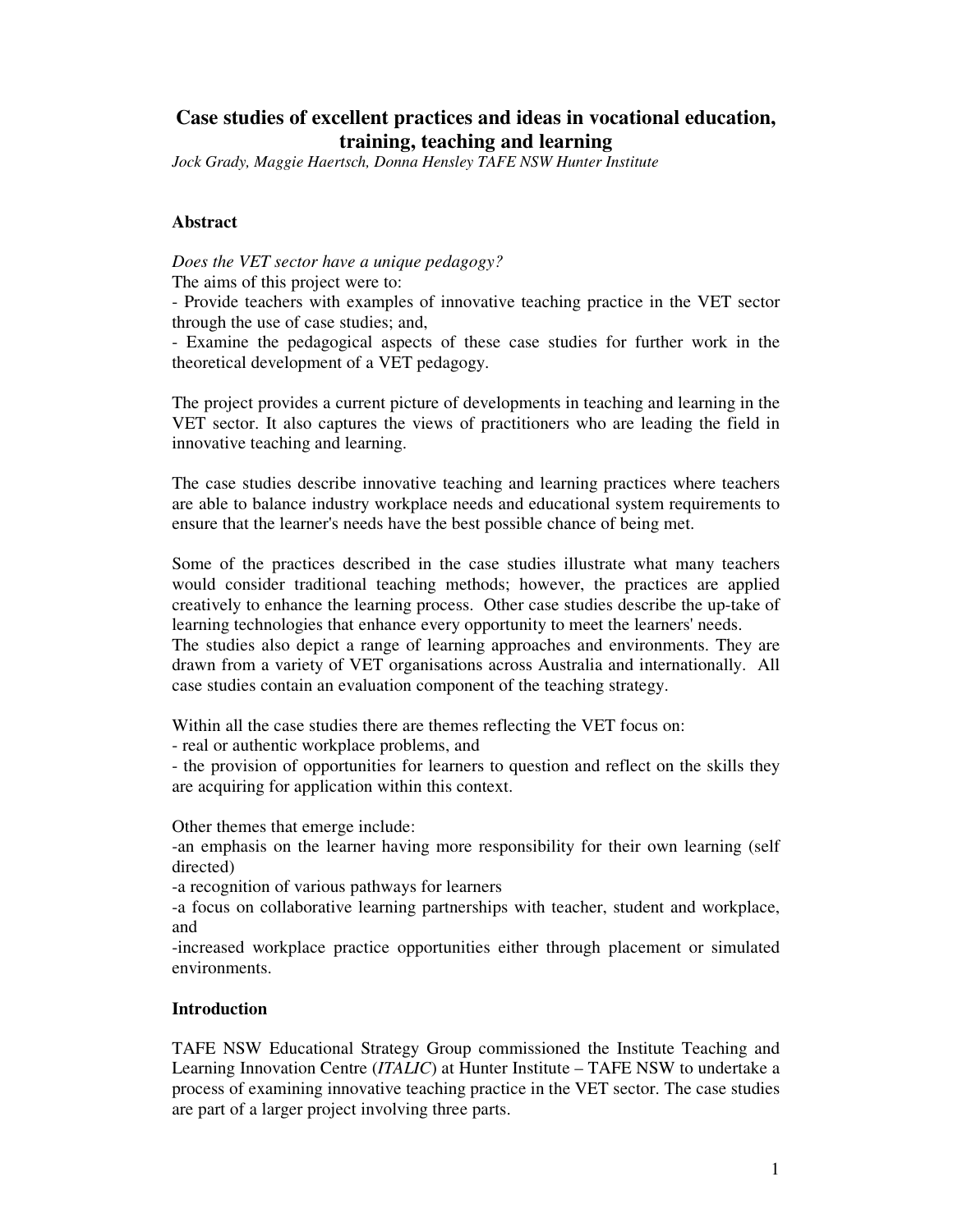Part One – a comprehensive literature review providing an analysis and synthesis of literature relevant to the development of VET pedagogy (ies), an annotated list of key literature and ideas for sourcing relevant emerging literature in the future. Robyn Dryen of Schofield & Associates undertook this part.

Part Two - case study field work and analysis of practices in TAFE NSW Institutes and other sites to provide a current picture of developments in teaching and learning and capture the views of practitioners who are leading the field in innovative teaching and learning.

Parts 1 and 2 of this project form the foundation and rationale for any further work on VET pedagogy and teaching and learning through the TAFE NSW Educational Strategy Group.

Part Three - will involve the development of a pedagogy or pedagogies for VET or a pedagogical framework which can be further developed on an ongoing basis as theory and practice emerge.

Part Two, which this paper outlines, was completed by case study fieldwork between April and June in 2003 and provides the basis for a preliminary analysis of practices and projects in TAFE NSW Institutes and other sites. The practitioner case studies will hopefully provide other VET teachers with ideas for enhancing the innovation of their own teaching and learning practices.

#### **Literature review**

The aims of the literature review (Part 2 of the project), was to provide teachers with an overview of the most recent developments in thinking about teaching and learning in post-compulsory education and training. The review identifies ideas, which are contested, so that VET teachers can participate in the rich debates that develop professional practice. At an individual level, it is hoped that by understanding the ideas that underpin the research and debates, every teacher can select the most appropriate approach for any particular teaching and learning situation, and moreover, feel confident about innovating to better meet the needs of their learners.

The review and analysis was completed during April-May 2003 and encompasses a review of recent literature relevant to a discussion of VET pedagogy. It includes both Australian and international research published online and in traditional print form. Materials were gathered from the following sources:

- $\Box$  databases of educational, psychological and business abstracts
- education and training specific databases including VOCED, and EdNA
- $\Box$  the World wide web using meta-search engines
- papers and proceedings from recent relevant conferences

## **Research method**

#### *Methodology*

The case study project used a two-stage process of recruitment of participants and the selection of case studies.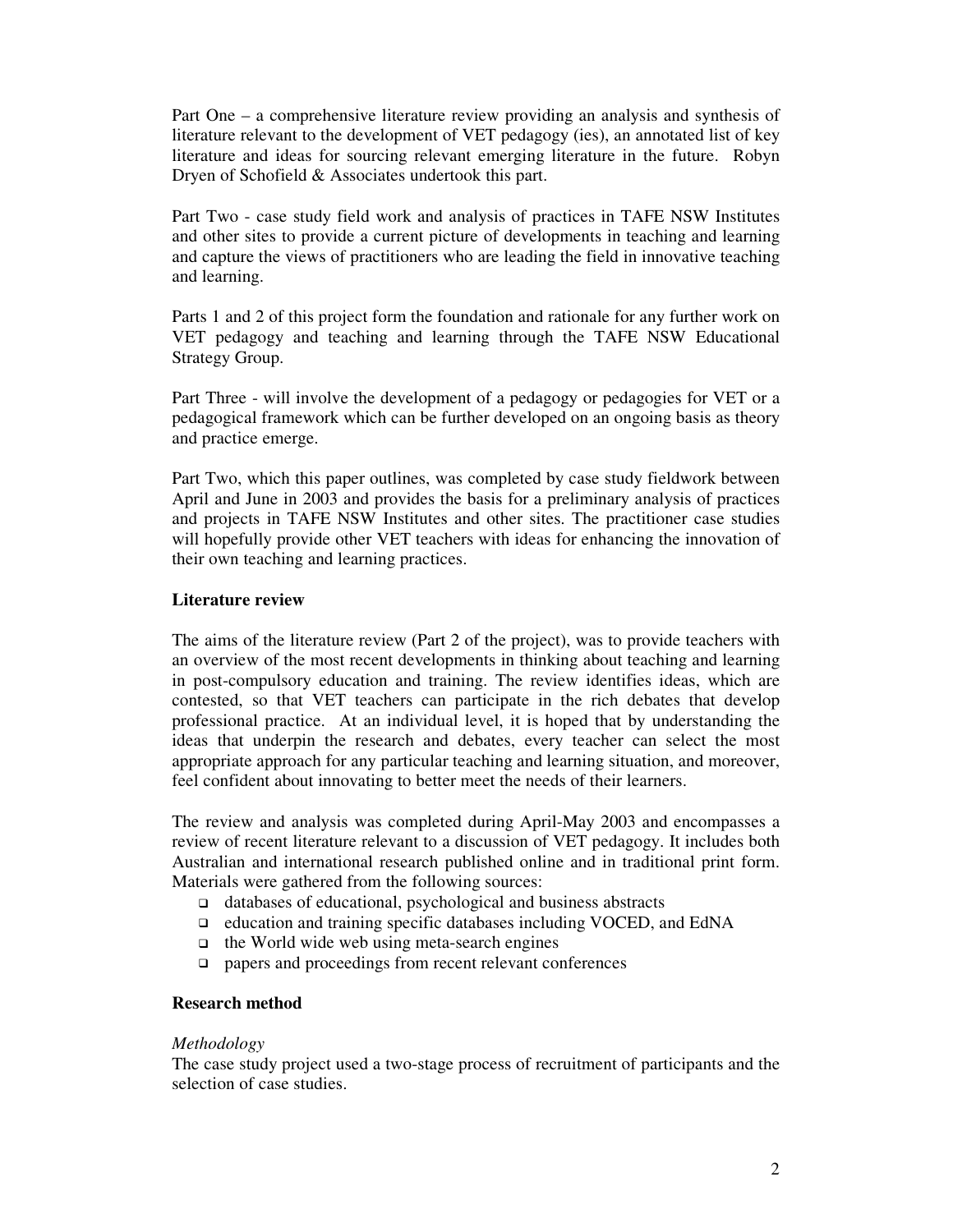#### *Recruitment process*

A dedicated web site www.hunter.tafensw.edu.au/showcase/casestudies was promoted to 3,500 leaders and teachers in the VET sector nationally and internationally. The URL for this web site was sent via email to key groups across Australia. The groups included past and present Flexible Learning Leaders, Flexible Learning Managers and Coordinators and Research centres. The project was also promoted at four national conferences and directly with TAFE NSW Institute Directors. (Illustration 1 is a flow chart describing the process of selection.)

The web site described the project in detail. Interest in the project was generated through the web site's on-line forums and by promoting a community of practice amongst respondents. People accessing the web site could nominate either themselves or a colleague to participate in the case study project if they met the following criteria:

- The person taught a VET program, or had direct contact with learners<br>The program used an innovative approach to the facilitation of learnin
- The program used an innovative approach to the facilitation of learning
- The teaching practice includes an evaluation process or there are plans to do so
- A positive difference to learning can be demonstrated
- The innovative teaching practice can be described so that other teachers can use the practice.

A database of 89 possible case study participants resulted from these recruitment processes.

### *Selection process*

Every person on the database of 89 possible case studies was telephoned and invited to participate in the interview process. The interviewer checked if they met the inclusion criteria and a brief description of the innovative teaching practice was described on a standardised scoring form. These scoring forms were then submitted to a panel of three independent reviewers who were members of the Strategic Committee for Innovative Learning at Hunter Institute. The reviewers were blinded to any identifying details of the participant. The maximum score possible was 19.

The average score of the three reviewers for each participant was calculated and further interviews were conducted on all participants with a score above 11. Where there were more than two case studies for an organisation represented in the selection process, the highest scoring two case studies were included. The project team sent out the interview questions to each person who was selected during the review process and either used the self-completed questions or a telephone interview to describe the case study. The case study was sent back to the participant for comment and approval before being published. There were 28 case studies selected and 24 case studies included in the final report.

Both the initial scoring form and the full interview questionnaire tool were tested prior to implementation with a representative group of local and interstate teachers.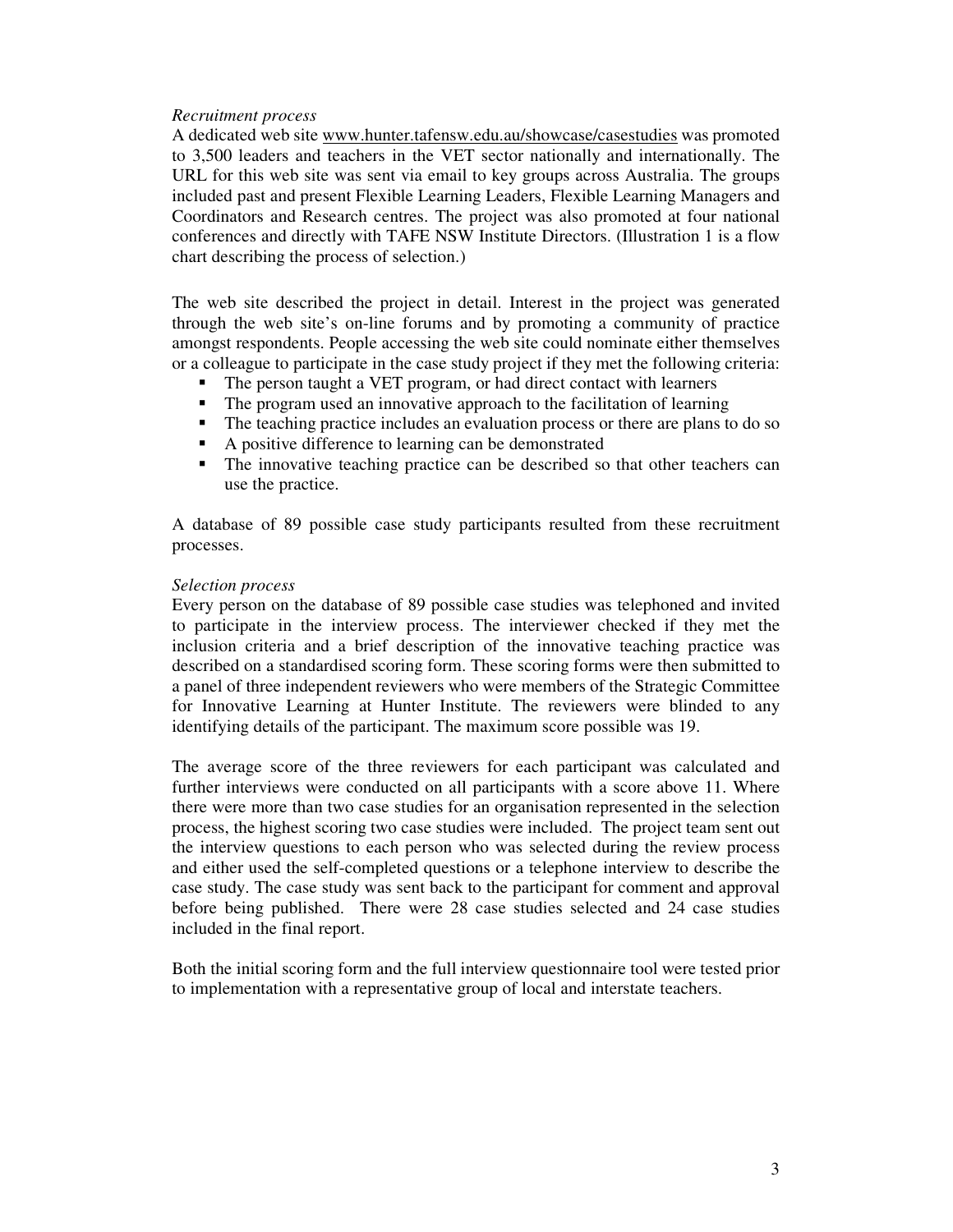

**Illustration 1. Flow chart of the selection process.**

### **Findings and discussion**

#### *Diversity of the Case Studies*

Twenty-four case studies were selected for this project. The courses described in these case studies are being delivered through 17 TAFE NSW Institutes and 9 other registered training organisations. They represent 14 industry areas. The industry groups are:

- $\blacksquare$  Business (3 case studies)
- Children's services (3 case studies)
- Community services (2 case studies)
- $\blacksquare$  Information technology (2 case studies)
- Student and Staff Services (2 case studies)
- Transport  $(2 \text{ case studies})$
- Access and General Education (1 case study)
- Arts  $(1 \text{ case study})$
- Engineering (1 case study)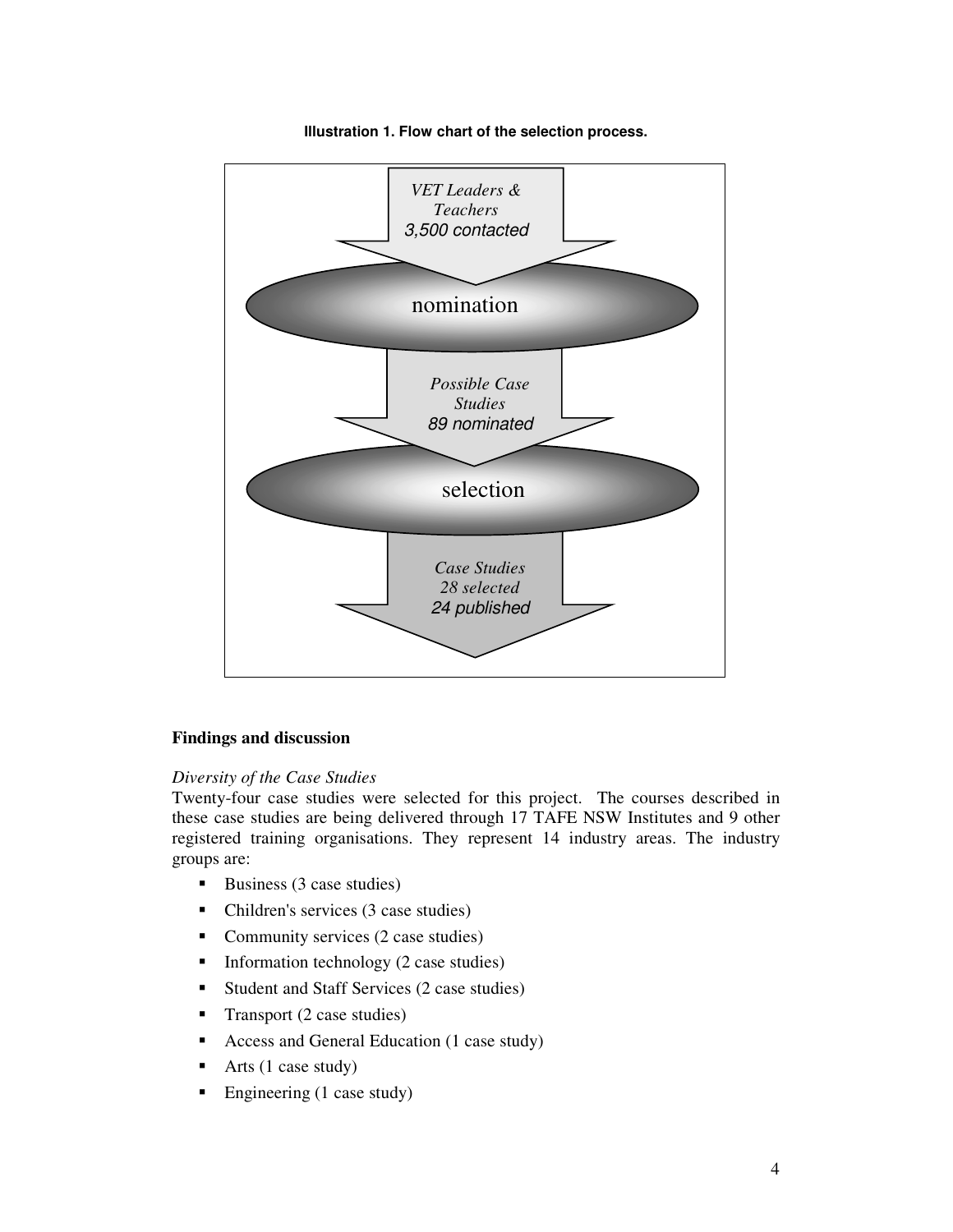- Food Processing (1 case study)
- $\blacksquare$  Health (1 case study)
- $\blacksquare$  Hospitality (1 case study)
- Maritime (1 case study)
- Media (1 case study)
- Property services  $(1 \text{ case study})$
- School Services (1 case study)

Training Packages represented by the case studies include:

- Automotive Industry Manufacturing (AUM00)
- Automotive Industry Retail, Service & Repair (AUR99)
- Business Services (BSB01)
- Community Services (CHC02)
- Film, TV, Radio & Multimedia (CUF01)
- Food Processing Industry (FDF03)
- General Construction (BCG98)
- Health (HLT02)
- Hospitality (THH02)<br>• Information Technolo
- Information Technology (ICA99)
- Metal & Engineering Industry (MEM98)
- $\blacksquare$  Music (CUS01)
- National Public Services (PSP99)
- **Property Development & Management (PRD01)**

## *Increasing Student Options for Learning*

The case studies describe diverse and innovative approaches to teaching and learning. Courses are designed to enable the learner to have improved access to educational experiences that are usually difficult to organise and logistically almost impossible. This was evident in the following courses:

- The design of the maritime course, enabling students to maintain contact with the teacher whilst at sea.
- The childcare course that has developed a community childcare centre to enable students greater access to observing children and interacting with parents.
- The NSW Ambulance Service who have developed on-line simulation to enhance clinical decision-making during medical emergencies.

## *Strong Partnerships*

The importance of partnerships with industry and with community was central to the structure of course design and maintenance in a number of case studies. Such examples include:

 The Arts & Media Faculty at Western Institute based at Broken Hill run arts courses for Aboriginal communities. They work with Aboriginal people promoting peer-to-peer learning particularly encouraging elders to work with younger artists. Their work is exhibited regularly at the Regional Art Gallery and some sculptures are permanent fixtures in community parks promoting local Aboriginal culture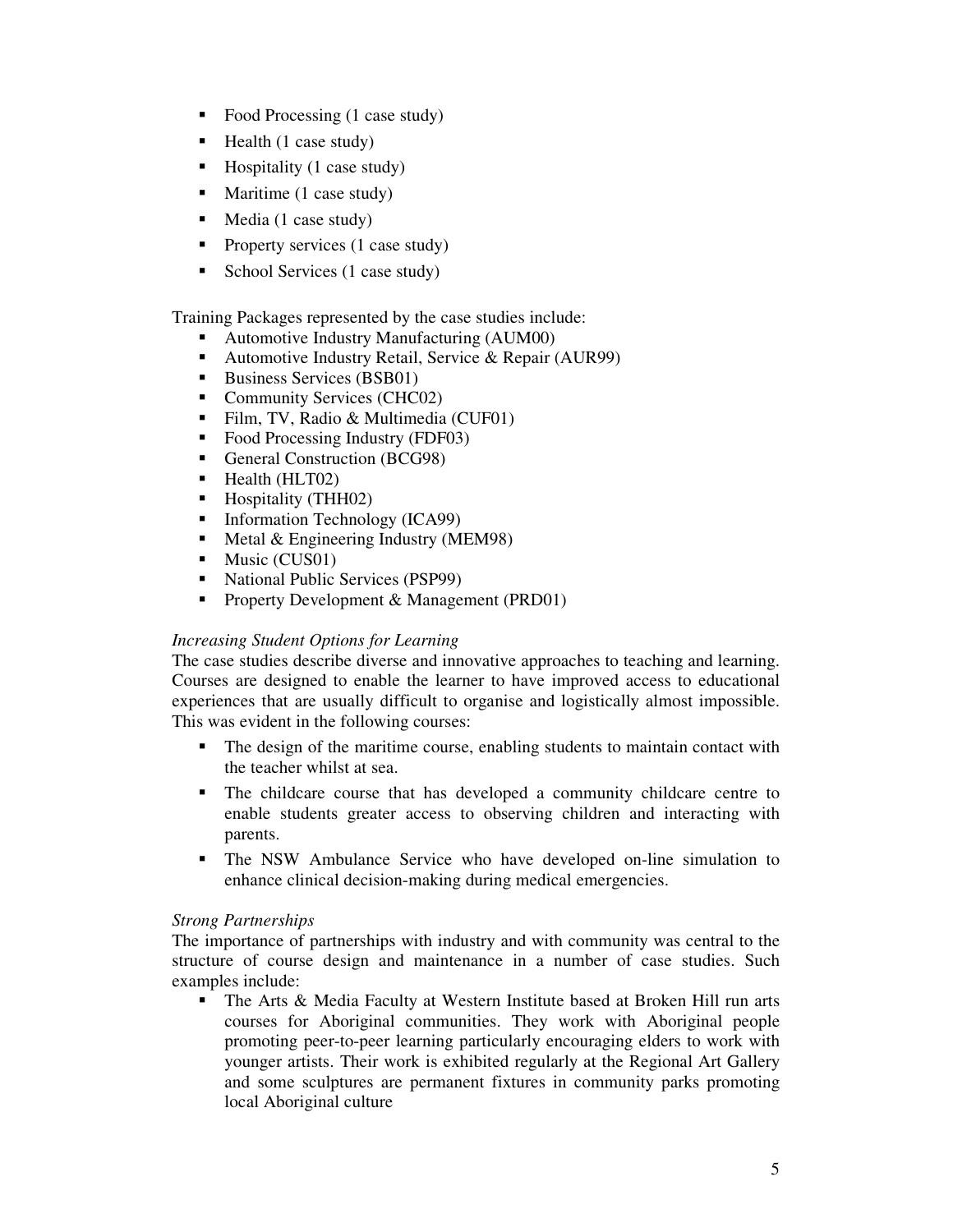- The up-skilling of School Service Officers (SSO) at the South West Institute of TAFE in Victoria provides a system of tailoring individual learning pathways and the recognition of prior learning to increase SSO qualifications and career opportunities. The program is delivered in the workplace and is driven by an industry need.
- The Hunter Institute hospitality course, where they have strong links with chefs who work with the teachers to ensure continuous and consistent learning for the students. The teachers go to the workplace and chefs come into the classroom.

## *Innovation in Teaching*

Innovation in teaching and learning was a central characteristic in all of the case studies. The innovation was developed to improve responsiveness to students needs, strengthen the quality of the learning experience to reflect industry needs and increase learning abilities. Some examples include:

- The use of motivational emails to improve course completion for students undertaking the Property Services qualification
- The role of real projects to learn about project management such as with business students who developed a virtual conference and the community service students who developed and managed community-based projects in collaboration with community groups.
- Many of the participants commented on the importance of reflective practice amongst teachers and it is through this reflection that innovation and the drive to create improved teaching and facilitation in courses is developed. There is a general move toward more holistic approaches to educational delivery and assessment.

## *Student Choice and Variety of Learning Modes*

All of the case studies integrate a number of learning modes and provide students with choices. This was considered to be an important aspect of the teaching described by the case study participants. Most of the teachers stated the need to have a range of options that accommodate individual learning styles. Many of the courses often had a combination of the learning modes such as:

- **buzz groups or tutorial groups,**
- **group projects,**
- work based projects,
- on-line learning and activities,
- paper based workbooks with email,
- fax and phone contact,
- individual learning programs,
- simulated work environments and
- workplace experience.

Peer learning was a central role for both students and teachers. The teachers believed that it is the combination of learning modes and the ability to give students choices that leads to higher course completion rates and greater levels of student satisfaction. There is a clear shift towards the individualisation of learning outcomes and pathways.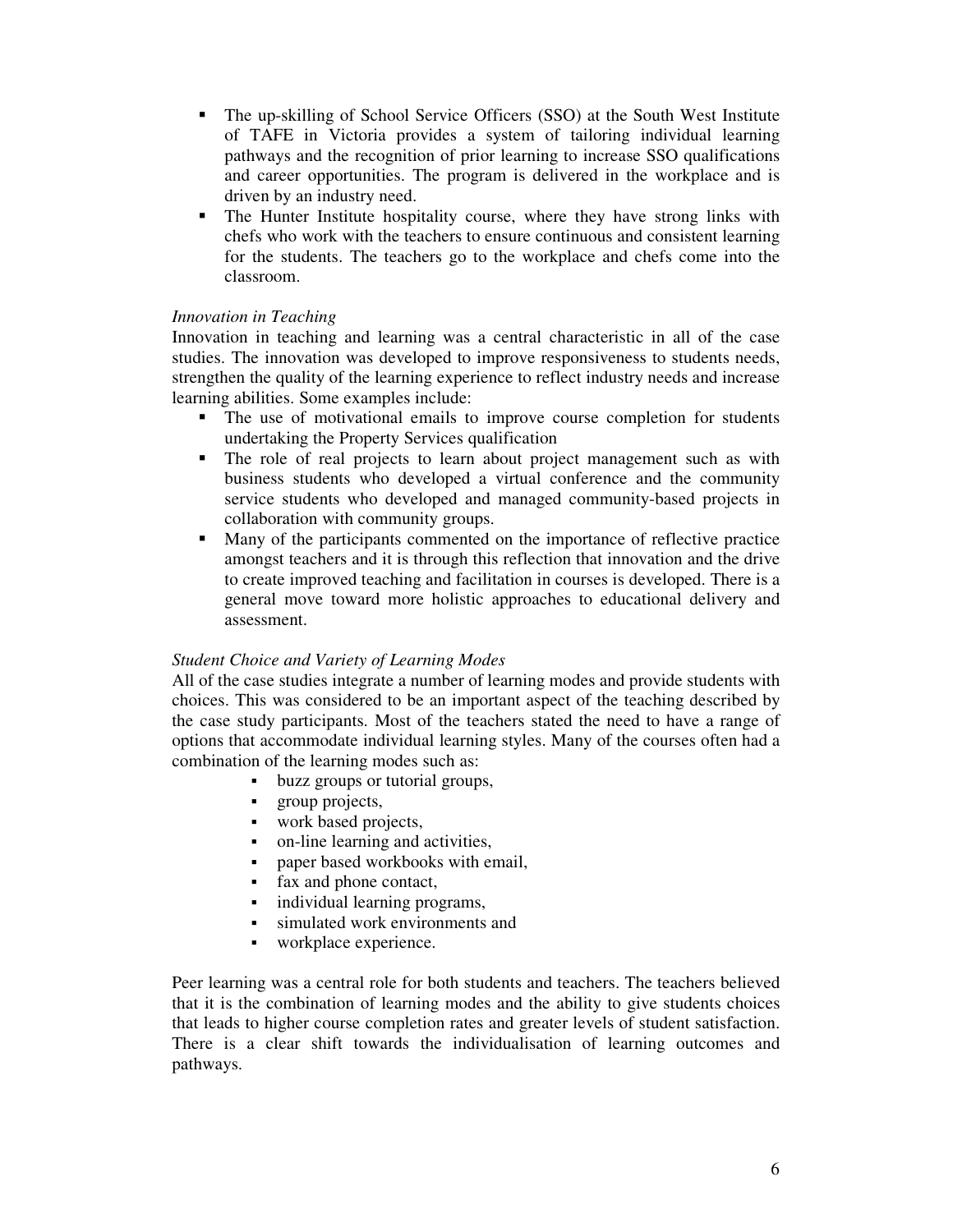### *Teacher/learner relationships*

Most of the case studies included reference to the development of personal relationships between learners and teachers. These relationships were fostered in many ways, including:

- motivational email messages
- phone calls within the context of total online delivery
- discussion between employers, students and teachers
- students being invited to act as project/program "staff".

In all cases there seemed to be evidence of a real empathy between teachers and learners.

### *Project and question-based learning*

Project and question-based learning figure prominently in many case studies, including:

- Kangan Batman Institute's training in automotive factories
- Illawarra Institute's work with Indigenous elders, and
- Western Sydney Institute's flexible delivery of Administration Services.

### *Up-front assessment and RPL*

Many case studies used some form of "up-front" assessment or RPL (Recognition of Prior Learning) to evaluate the students' situation and in some cases to individualise learning paths or plans accordingly, for instance:

- Western Sydney Institute's workplace delivery of food processing uses an up-front assessment approach followed by targeted training to cover the identified gaps.
- Southern Queensland Institute's approach to apprenticeships in engineering and construction incorporates negotiation of individual training plans with apprentices and employers.

### *Other significant approaches*

- "Learning to learn" was cited as an important generic skill requirement.
- Teachers Online Hub and Pathway-In and Pathway-Out matrix (South West Institute, Victoria)
- Community projects were used in several cases to give the students' learning broader relevance and acceptance
- Many case studies used technologies such as eLearning as a "learning option", rather than the underpinning component of course delivery.

### *Evaluation of Courses*

Most of the evaluation of the courses described in the case studies was through student feedback and standard student outcome data. The majority of the participants believed that their evaluation approach needed improving. There was not always the time and systems available to formally undertake regular evaluations of the courses. All of the student feedback was integrated into the quality improvement cycle and all of the participants used the results of course evaluation to make changes in the course delivery and content.

*Positive Difference to Learning*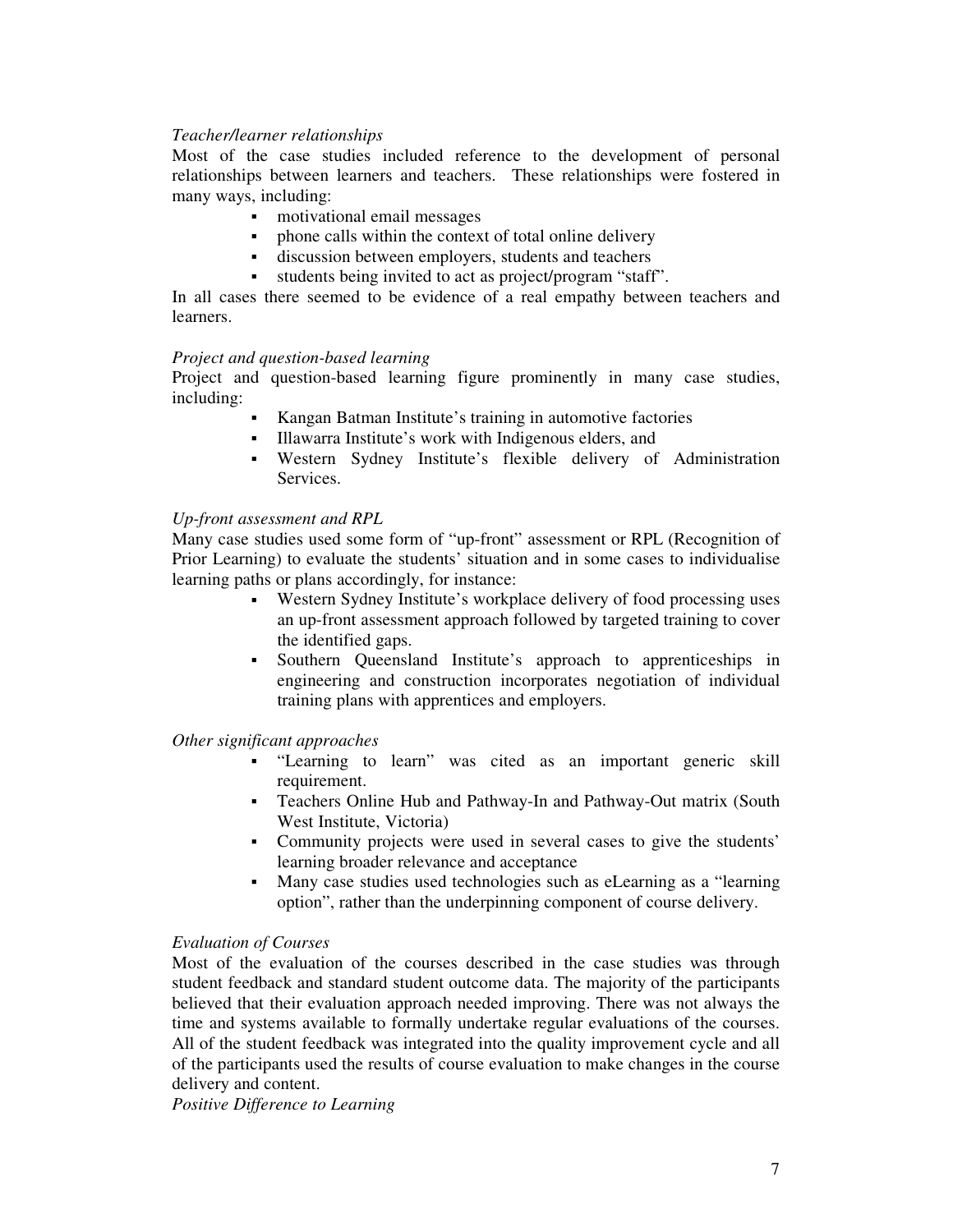During the case study interviews, teachers were asked what positive differences to learning were demonstrated by the innovative methodology employed. Some of these differences were outlined as-

- **n** increased enthusiasm for learning
- **n** increased learner confidence and self-esteem
- increased number of employment opportunities for students
- improvements in workplace safety<br>• an increased connection to the com
- an increased connection to the community and with peers and
- **•** consistent approaches to delivery and assessment

#### *Project Limitations*

These cases studies represent a relatively small number of VET teachers' work and although the request for nominations to participate was broadly promoted nationally this was done primarily through a web-site and email and relied on existing lists of leaders and innovators in the VET sector. Therefore, there is an under-representation of case studies from more remote parts of the country, specific groups who may not have access to the Internet and states with smaller populations such as Western Australia, Tasmania and the Northern Territory.

Some participants who were selected from the first stage of the culling process could not participate in the second stage of documenting the case studies because of their competing work demands and the tight timeframe for completing this project.

The case study selection process used external members of the project steering group who were not privy to any information about the case study other than that on the scoring sheet. However, the initial invitation to participate in the process was often through self-nomination as there are no benchmarks to clearly define leaders of excellent practice it is therefore impossible to determine the scope of innovation and excellent practice nationally.

Caution needs to be used in making generalisations of national trends. Interpretation of this information is limited by only those reporting their practice**.**

#### **Conclusions**

#### *At a Glance: The Bigger Picture:*

In terms of delivering innovative and excellent learning, several "big picture" trends have become apparent from the case studies that impact specifically on the learner, teacher and resources (in the widest sense) and the need for these to interact effectively.

The case studies documented, indicate the following significant points of reference for those wishing to pursue innovative and excellent teaching and learning practices:

#### *The Learner*

- Increased individualisation of learning options (including learning tracks, pathways, contracts and plans)
- The need for self-directedness, specifically an aptitude for, and emphasis on the underpinning training to achieve this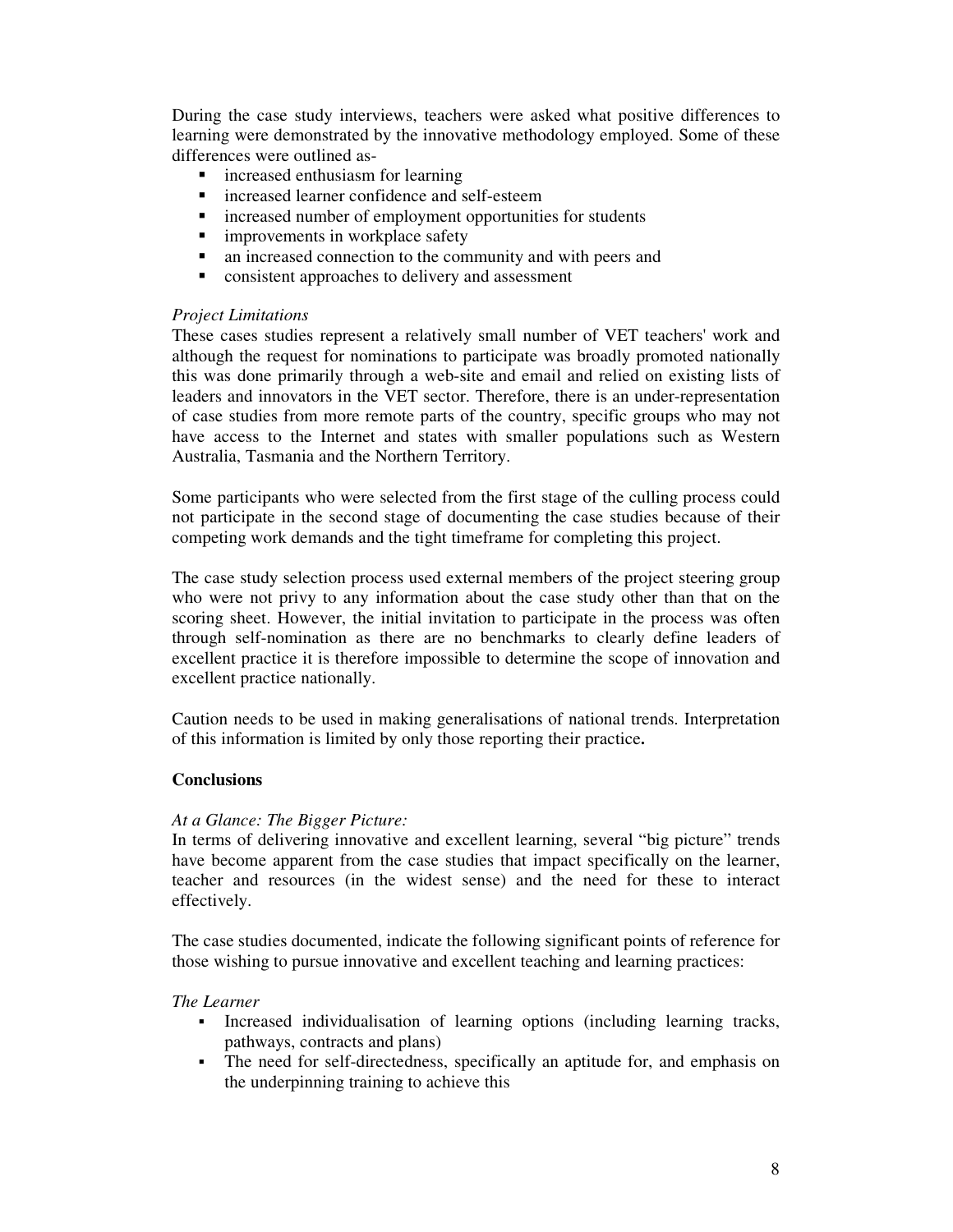- Peer learning that has encouragement of as a strategy amongst student groups and cooperation such as the teaming of young & old students
- **The development of generic and transportable skill-sets.**

*The Teacher*

- Peer learning (learning from colleagues) that promotes encouragement as a strategy amongst teachers, the development of Communities of Practice (CoP) and the co-facilitation of courses (particularly in eLearning)
- Partnerships and formalised understandings (eg. Memoranda of Understanding) negotiated by teachers on behalf of their organisations and to benefit of employers and learners
- Holistic approaches that often based around workplace or simulated "real-life" situations
- Development of skill-sets appropriate to twenty-first century (C21) communications technologies and practices, including increased usage of ICT (Information and Communication Technologies) within face-to-face contexts
- Reinvestigation and reinvigoration of "traditional" teaching skills facilitated through increased professional development opportunities associated with building C21-appropriate skill-sets
- The need to be able to "let go" of teacher-centric paradigms and place the learner at the centre of the learning equation
- The development of a pastoral care element (for students) that is common amongst teachers identified as being innovative and excellent practitioners.

*The Resources*

- The ease of developing and formalising partnership and "understanding" arrangements is crucial to success, particularly in workplace learning areas
- The development of toolsets can help facilitate more teachers to become involved in innovative and excellent practices such as assessment, feedback, evaluation, benchmarking, validation and innovation
- Supportive infrastructure is required, particularly in administrative and technological terms
- A common element amongst the case studies is a student / case management approach and this may be facilitated by supportive infrastructure.

## *The Future?*

Some potential future developments have been hinted at through interviews and discussion with practitioners during the course of this research. These are yet to be substantiated by use, evaluation and evidence to any great extent, however it is anticipated that at least some of them will impact significantly on future innovative and excellent practices in VET.

Such developments include:

- RLOs Reusable Learning Objects
- RLI Reusable Learning Information (information at atomic level)
- Learner management systems, the integration with a client-centred approach
- Content management systems
- Re-contextualisation of competence to fit larger holistic paradigms
- Increased importance of community (both physical and virtual) in all learning contexts